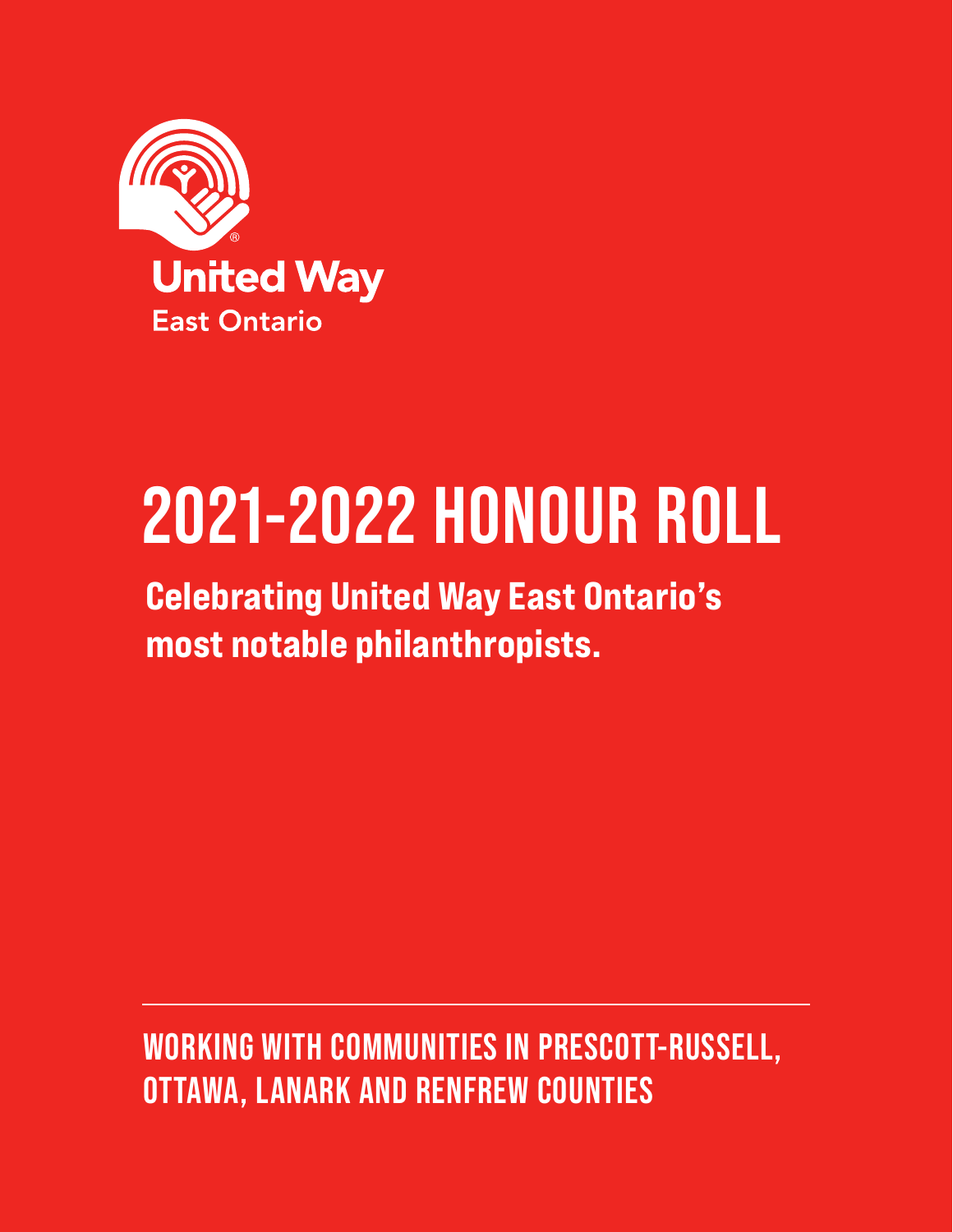**This Honour Roll publication recognizes the remarkable contribution you're making in our communities.**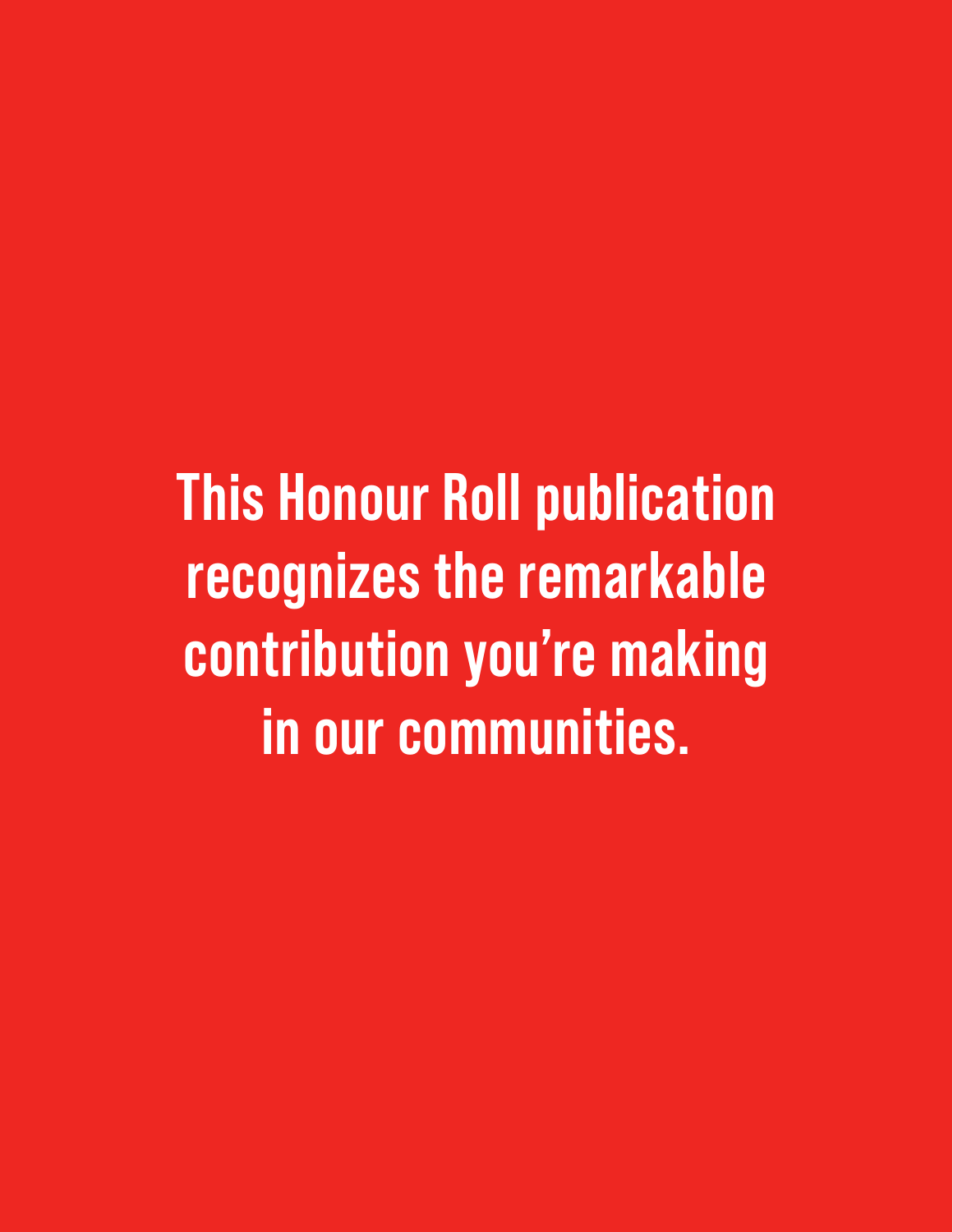#### **\$50,000+**

Yvan and Diane Desrochers

Marjory and Andy Patterson Plus 4 Anonymous

#### **\$25,000-\$49,999**

John J. Bull Plus 1 Anonymous

#### **\$10,000-\$24,999**

Michael Allen Margaret Bloodworth Rod and Sandy Bryden Andrew Cotnam Dan and Penny Dodge Ivan Fellegi Peter Hagen Charles E. Hurdon

Sean Jorgensen Donald and Margaret Mackenzie Joel Marchildon Jeffery Nerenberg Stephen Quick Mark Schaan Lori Streefkirk

Tara M. Sweeney Richard and Jean Van Loon Plus 23 Anonymous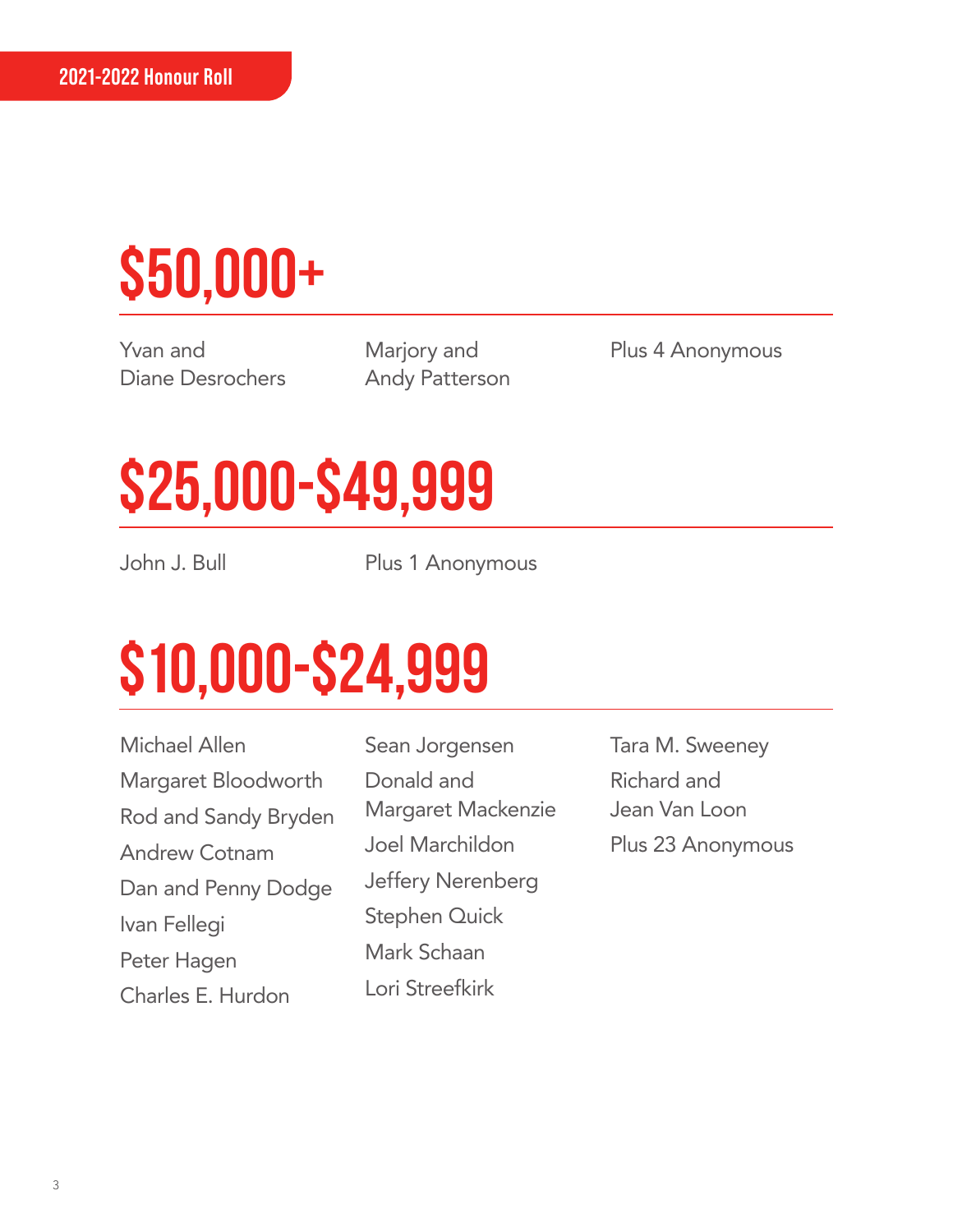### **\$7,500-\$9,999**

Edward Goldenberg Jane Graham Scott Harris

Barbara Dundas and Ken Reynolds Morris Rosenberg

Steve Sansom Plus 8 Anonymous

### **\$5,000-\$7,499**

Cynthia Baxter Lionel Birnbom Patrick Borbey Hon. Henry S. and Susan Brown James W. Buchanan Andrew Campbell Eric and Gayle Castledine Iwan Chan Janice Charette Sam and Jonas Cheng Gérald Cossette Paul Stephen Crampton Dan Danagher and Daryl Webber

Mr. de Francesco Rose Anne Devlin David and Chris Dodge Christine Genge Annette Gibbons Denis Godin James Greene and Lori Sullivan Blair House Gail Johnson Douglas Kelly Rebekah Kletke Gwyneth Kutz Mark and Lisa Lambert

Steve and Stacey Laurin Wallace Lauzon and Cheryl Mitchell Peter MacDougall Andrew McMaster Heather and Bill Miller Wendy Neil Bill and Joy Olders Darren Pudrycki Hilton Radford David Rogers and Joanne Cygler Laurie Sanderson Riri Shen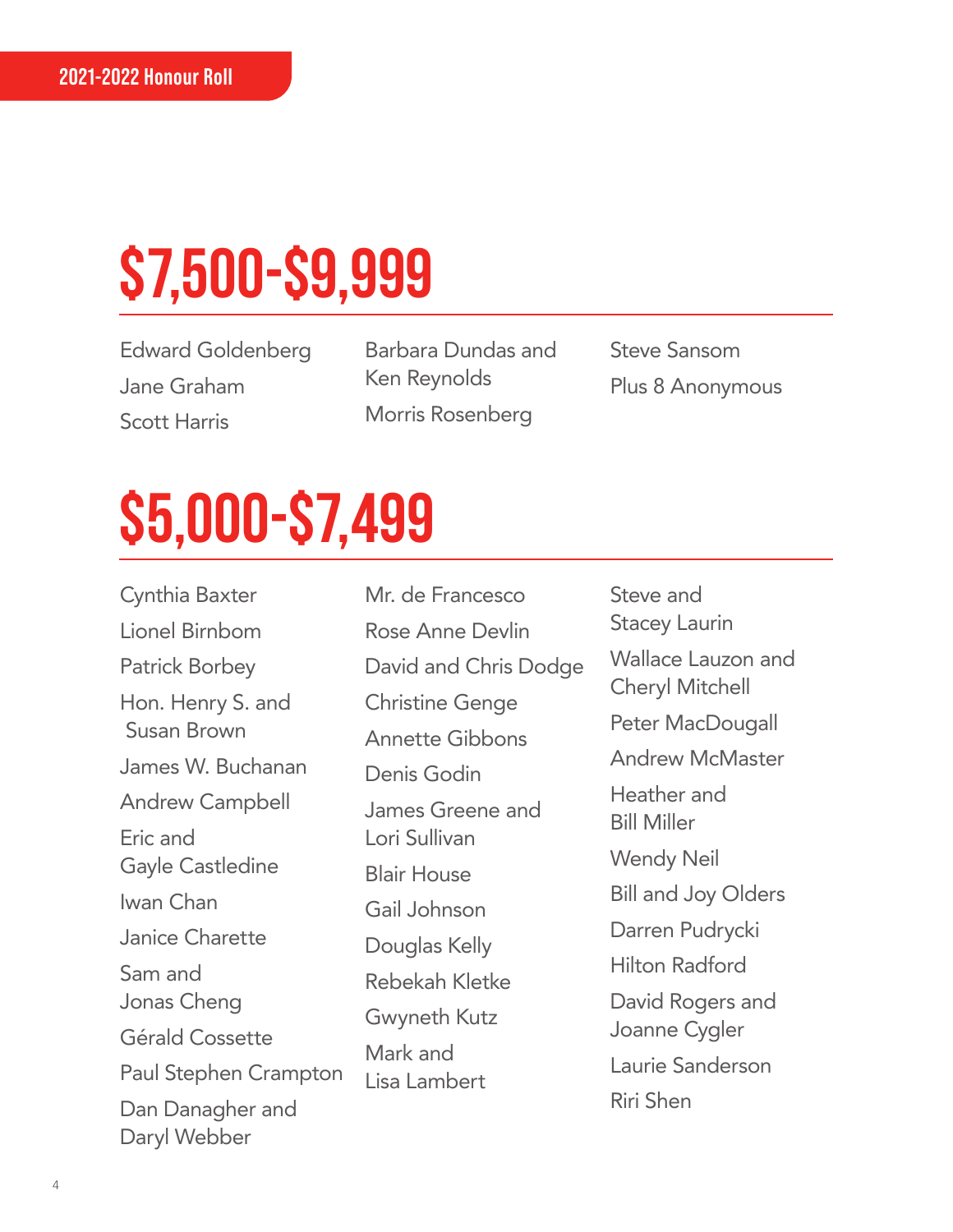### **\$5,000-\$7,499**

Gary W. Slater and Louise Campagna Laura B. Stewart Douglas E. Stoltz Sheilagh Stronach Mark and Christine Taylor Dennise Taylor-Gilhen Claudia Thompson-Scharfe

Sinead Tuite Paul and Sylvie Vaillancourt Frank Vermaeten Kendal Weber Michael Wernick Edward and Maxine Whelan Karen Williams Colin Windsor

Monica and Ed Wolkowycki Wayne Wouters Craig and Judy Wright Geoff and Ellen Zeiss Plus 66 Anonymous

#### **\$1,200-\$4,999**

Scott Ackwood John N. Abel Julia Aceti David Adair and Astrid Nieslen Hugh Adsett Alan Aitken AJ Alcock

Doug and Anne Alexander Arun Alexander and Patricia Ockwell Vera Alexander David Allatt Frances Allen

Mrs. M. Amoroso S. Anderson Kerry Anderson M. André Peter Andrée Wallace Archibald Doug Archibald Caterina Ardito-Toffolo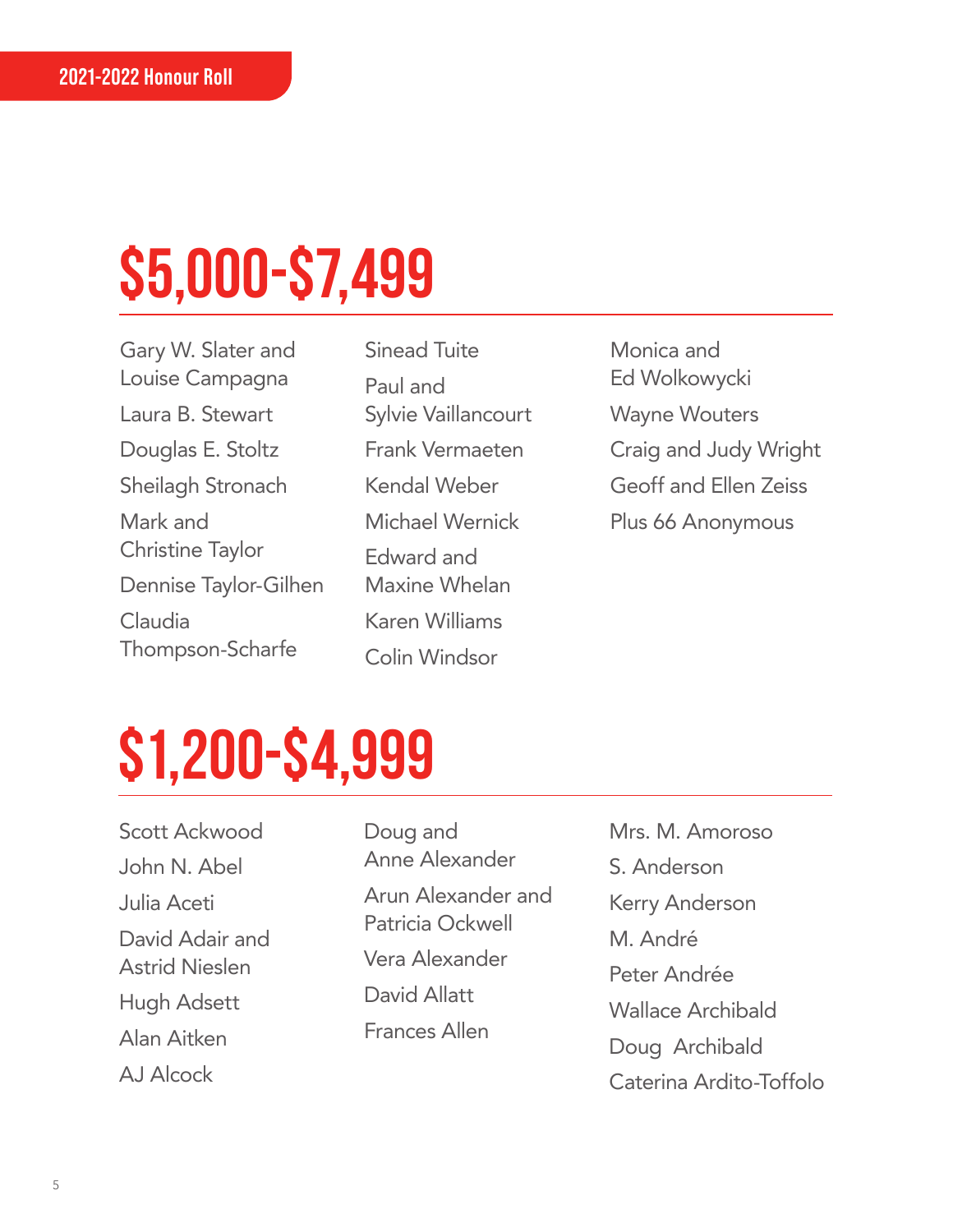Wendy Asbil Paul Aterman Mr. Jeff Atkinson M. S. Atkinson Louis-Martin Aumais Alfred Aziz Karen Bader Kelly Bagg Sylvia Bakker William W. Baldwin Irene Balite Marc-Andre Bally Jay Baltz M. R. Barnabe Don and/et Sheila Bayne Derek Bazil Kelly Beaton Harry Beatty Maxime Beaupré Helen Beck Stefanie Beck Andrew Beck

Ms. Leslie Behnia Marc Belanger Pierre-Sebastien Bélisle Richard Bellaire Brian Bencze and Carina Bleuer Maya Berci Ellen Bertrand Keith Bider Eileen Biggs Michael and Sandee Binder Kate Binnie Jennifer Bitz Jeff and Christine Blackadar Dominique Blanchard Cynthia Blumenthal Hélène Boggia Diane Bombardier Thelma Boon Peggy Borbey Celia Borgatti

Helena M. Borges Mieke Bos Elizabeth Boston Edith Bostwick Deborah Bouck Odette Boudreau Louise Boudreau and Lorne Hartell Gordon Bourgard Denis Bourque Martha Bowers Alex Bramm Michel and Laurie Brazeau Geoff and Lisa Bromfield Karen N. Bron Robert Brookfield Stephen Brooks Hayden Brown Carole J. Brown Katie Brown Ray Bullard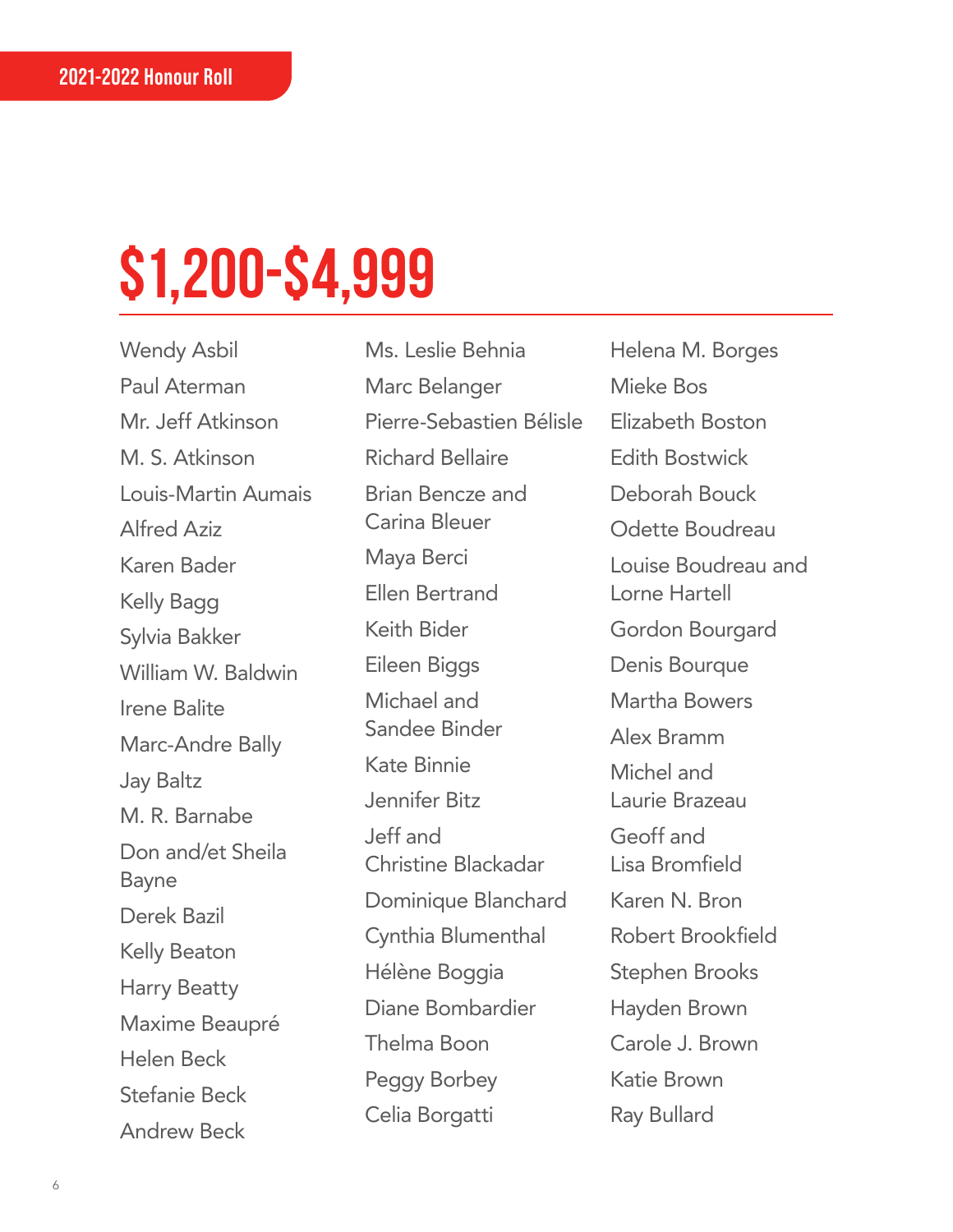Kerry-Leigh Burchill Walter Burgess Daniel Burgoyne Christopher Burton Paul and Sue Bush M. Michel Butler Roger Butt Jaime Caceres Michael Calder Tom Caldwell Karen and Doug Cameron Melanie Campbell Ken Canam Leah Canning Tera and Matt Capps Graham Carpenter Shirley Carruthers Pamela Carstens Luc Cassivi Elsy Chakkalakal Rob Chambers Pierre Champagne

Pierre Chantal Mr. G.L. Chapman Jeffrey Chapman Robert Charbonneau Phil Charron Julie Charron Michelle Chawla Vivi Chi Debra Chiabai Emily Ching Robert Christian Bruce Christie Lisa M. Presutti Christinidis Andy Church Lorraine Church Jordan Clark Natalie Clark DB Clarke Dave Clarke Corrina Clement Dr. Karen Cohen and Dr. Keith McFarlane

Richard G. Cole Steve Collions T. R. Collins-Williams Loretta Colton The Condie Family Chelsea Connolly Sheryl Conrad Mr. P.V. Conroy Cindy-Lee Cook The Cook Family Lindsay Copeland Jeff Corlett Natalie Cormier Helene Corneau Steven Cote Nicole Cote Lynn Côté Stephen C. Cotnam Jeff Coughlan and Louise Burns Miranda Coutu William Cove Julie Crabtree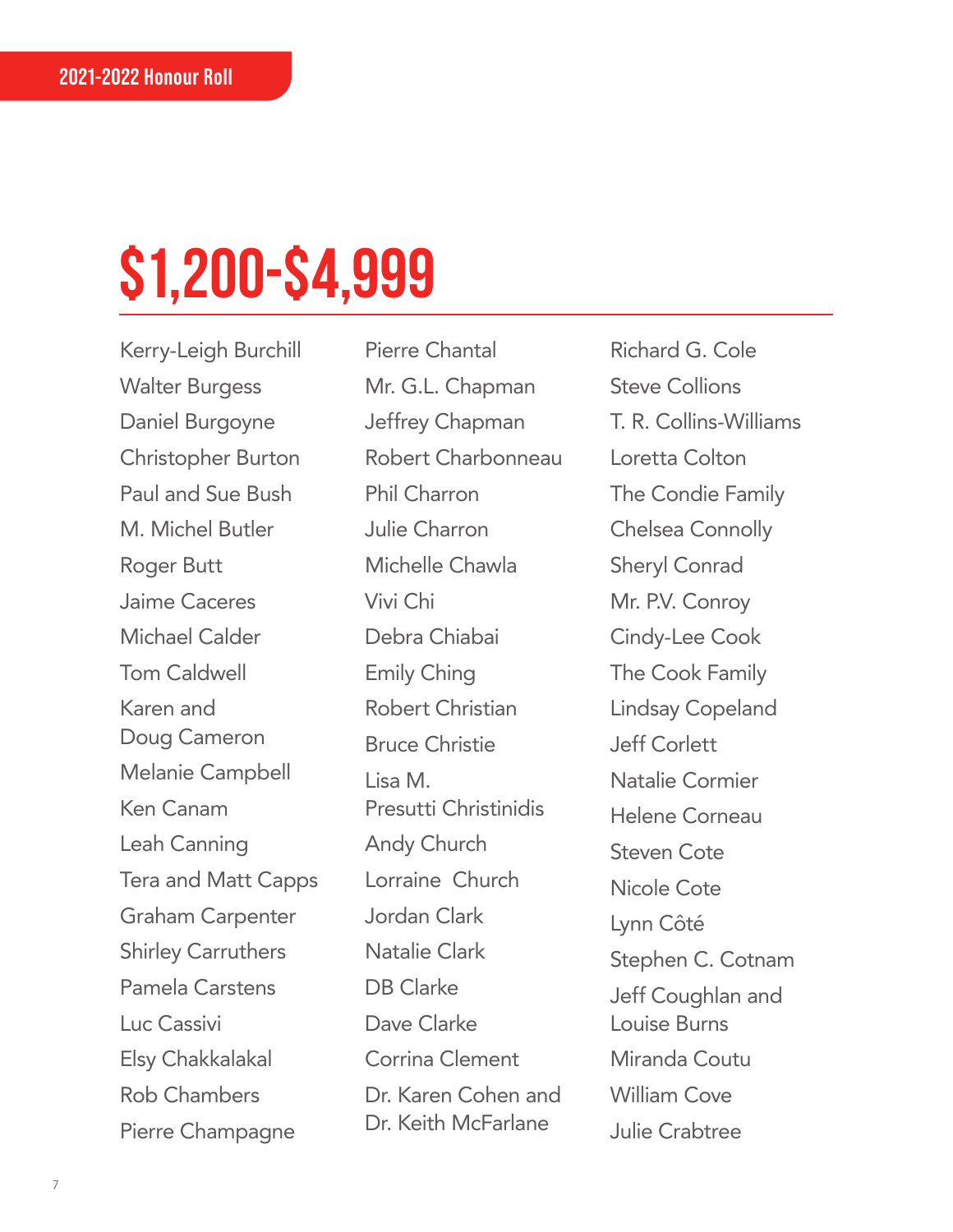Louise Crichton Peter Cronyn E. Crosby John Cuddihey France L. Cyrenne Marc and Nancy D'Aoust Evelyn Dale Susannah Dalfen Natalie Damiano Alexandre Daoust Philippe C. de Grandpré Stephen deBlois Saajida Deen Peter Del Grosso Johanne Delves Vanessa Demers-Langlois Tamara DeMos Alexandre Desbarats Céline Desbiens Marc Desjardins

Matthew Dewolfe Laura Di Paolo Bocar Diaboula Tara Dibenedetto Roswitha Diehl-Maclean Marc D'Iorio Grace C. Disipio Brent Diverty Gallit Dobner Heather Dobson John Dodsworth Thomas Donnelly Bob Donofrio Aime Dontigny Gino DoRico Claude and Jennifer Doucet Judith Dowler Donna Doyle Marie Doyle Arthur and Judy Drache

Linda Drainville Luc Duchesne Christopher Duddek Kevin Dunbar Tony and Mary Durst Kathleen Dyson Gail Eagen Brian Eatock Tim Edwards and Amanda Putz Suzanne Elder Gerard Eldridge Robert Elliott Bruce S. Elliott David Elliott Gregory Emerson Shelley Emmerson Bersabel Ephrem Brian and Carol Ernewein Joerg Esleben and Gayatri Jayaraman Jeanette Ettel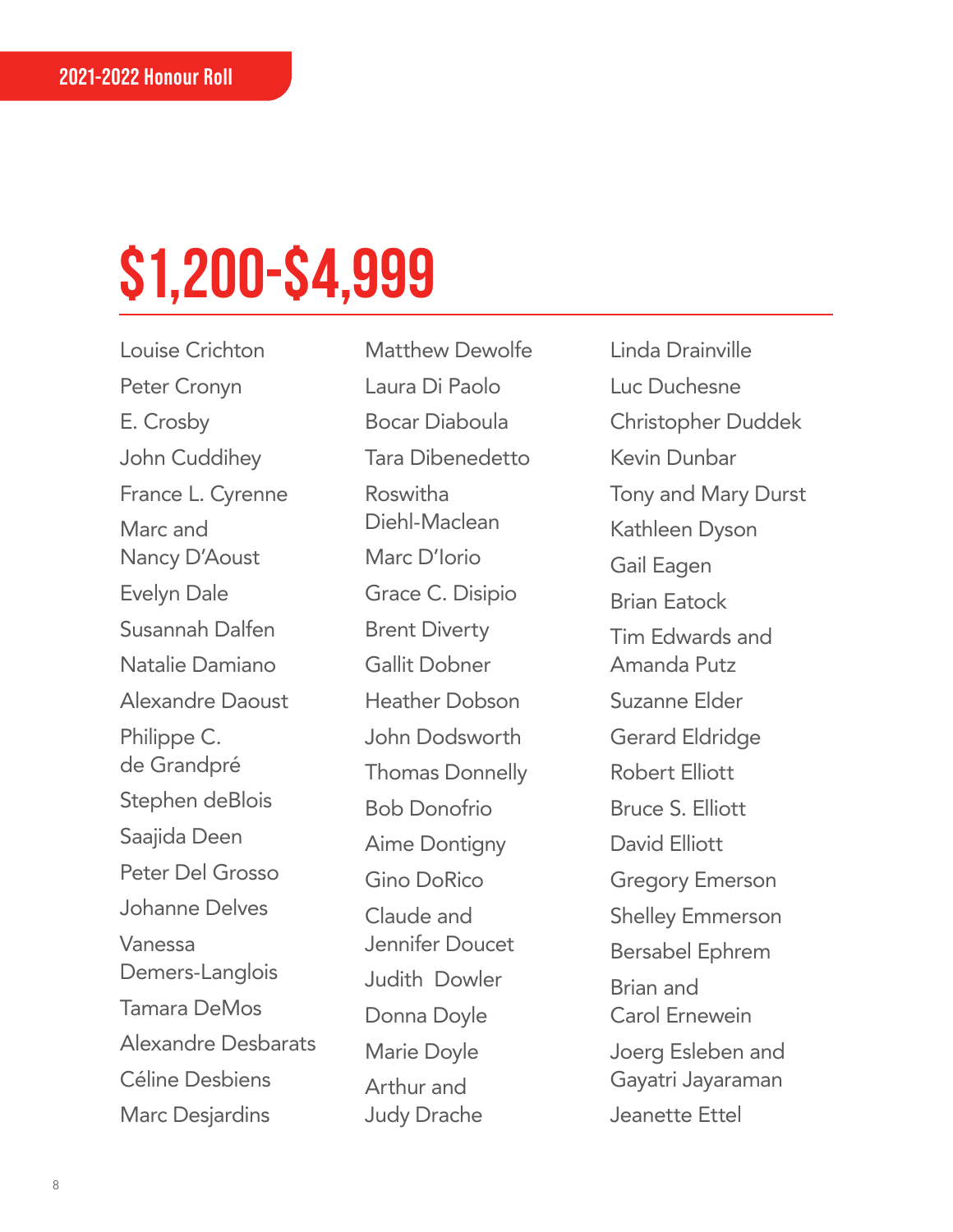Kristian Ewen Ross Ezzeddin Nancy Faraday-Smith J. Farrell Kirstin Fearon Elaine Feldman Amy Felty Chris Ferguson Scott Ferguson H. Finsten Bob FitzGerald Jesse Fleming David B. Flemming Tim Fletcher Dean Flett Hilary Flett Gene and Eileen Flichel **Christopher** Flores-Lyons Andrew Forberg Tom and Lili-Ann Foster

Mike Fowler Aaron Fowler Geoffrey Francis Kathleen Francoeur Natalie Frank James Fraser Sheila Fraser Dr. Melissa Fraser-Arnott and Dan Arnott Karin Frederking Jacques Frémont Domenico Friio Monique Frison Andrew and Christoper Full Mario Gagliardi A. Gagnon Michael and Caroline Gaines Margaret Gale-Rowe and Jeff Rowe J-S Gallant

Dianne Galus Rocque Gameiro Mary Beth Garneau Daryl Gauthier David Gauthier Kim L. Gauvin Kathy Gerber Jacques Gerin Sid Gershberg Doreen Gibbs E.A. Gibbs Dave and Mary Gillis Nicole Girard Michele Giroux Julie Glazer Aviva Gluss Steve Gobel Ursula Gobel Patricia Godin M. Goldenberg Lori Goodyear Jennifer Goodyer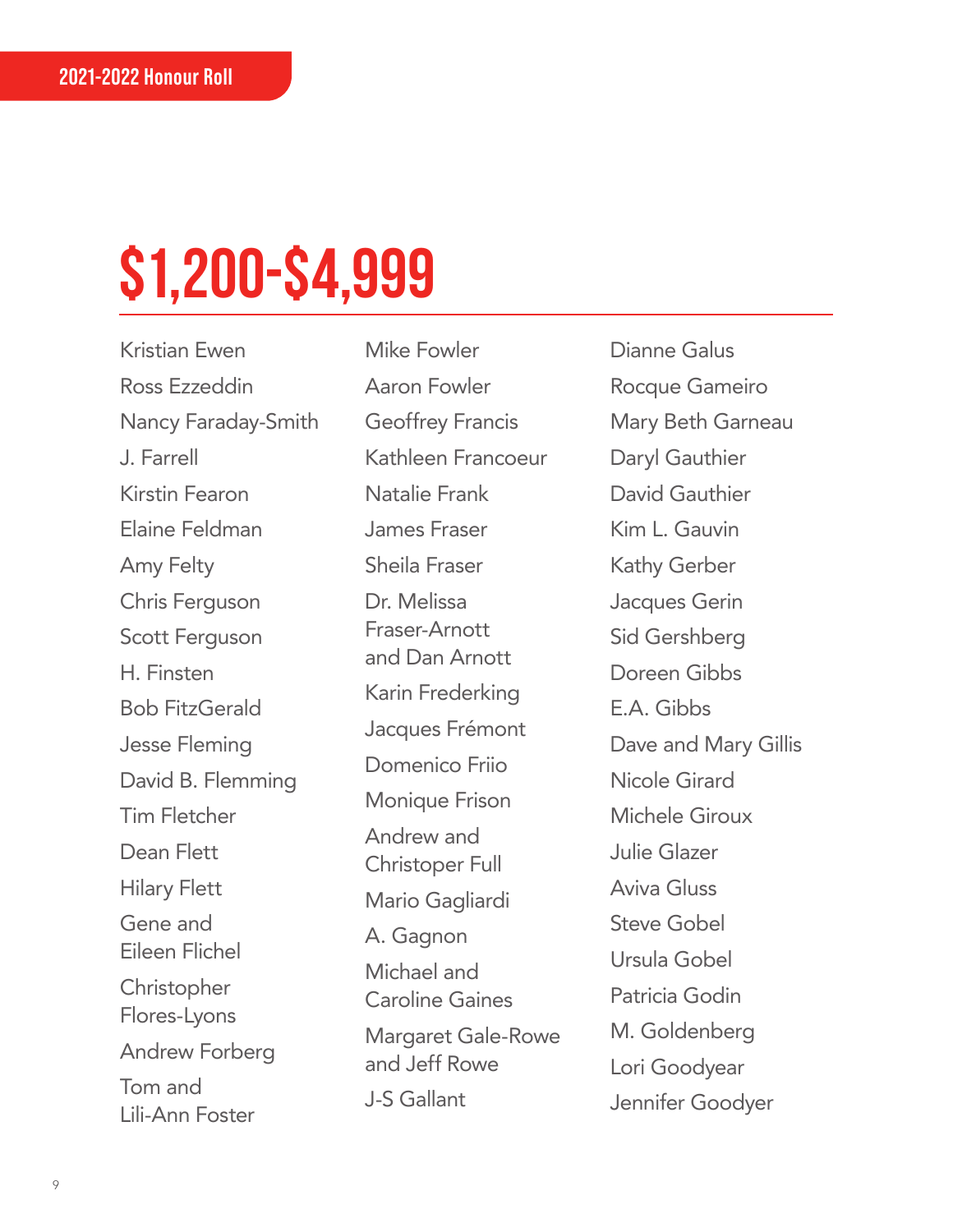Matthew Gordon Padre Jennifer Gosse Richard and Lisa Goulet DE Gower Renee Gowing Michael Gracequist John and Lynn Graham Ken Graham and Laurie Burton Ross Graham Jason Graham Shannon Grainger Etienne Grall M. Grand-Maître Kelly Grant Iryna Grechko Andrew Greenwood Cliff Groen Martin Groleau Jean Grundy Martin Guerin Gilles Guillemet

Michel Guimond Margaret Gural Bronwynn Guymer Janet Gwilliam Paula Hadden-Jokiel Matthew Hamilton Scott Hamilton Kiran Hanspal Jennifer Harper Patricia Harrison Dean Haslip Brigid Hayes Amanda Hayne-Farrell Maegan Healy Carl Hebert Patrick Hébert Ralph Heintzman Chris Henderson and Sally Gelpke Riley Hennessey Joyce Henry

Kathleen Heppell-Masys Alyssa Herage Stuart Herbert Robert Hill Laird Hindle Chris Hinds Randall Hofley Andreas Hofstaetter DJ Holdsworth Ursula Holland Guy Holmwood-Bramwell Ellen Hood Elaine Hood Jonathan Hopkins and Nicola Maule Bharat Hora Elizabeth Hosang Major Derrick Hotte Kara Houston Tom and Jan Houston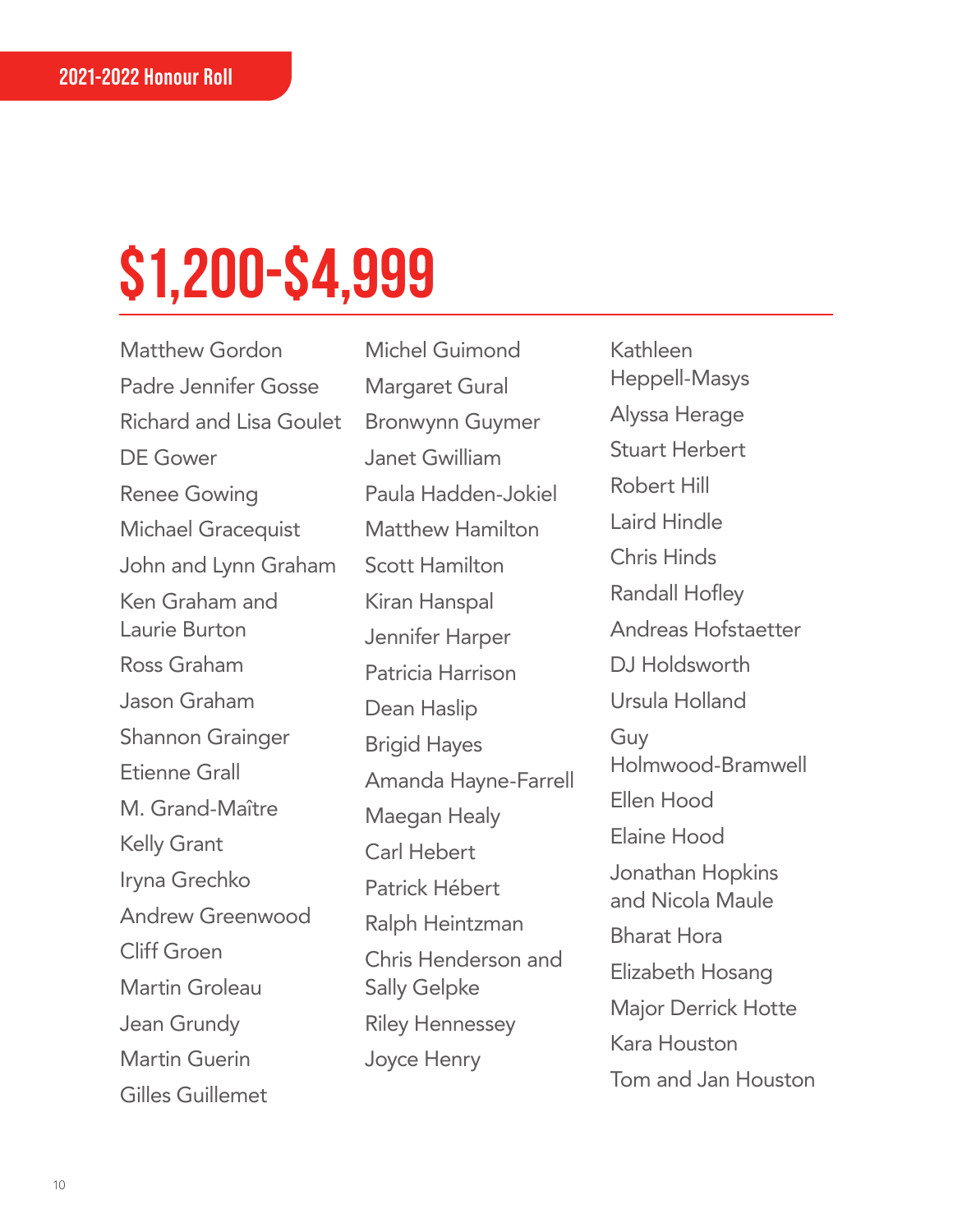Kent Howie David Huddleson Jeanne-Marie Huddleston Mr. David Hudock Edward Hughes Heidi Hulan Mrs. S. Hum Hartley John and/et Sally **Hutchison** Sue Hutton Susan Hutton Peter and Beverley Hyde Goldy Hyder Robert Ianiro Jean-Pierre A. Immarigeon David and Takako Ingram Michael Ireland Mary Jane Ireland Mathew Irwin

Derek Jackson Heidi Jackson Rob James The Jansson Family Steven Jewer Dennis Johns Blaine Johnson Jennifer Johnson Christopher Johnstone Pamela Jones S. Roger Jones Shawn Joseph Susan Joss Miodrag Jovanovic Tarjinder Kainth Thomas Kay Ms. Joanne M. Kellerman Pamela Kelly Diedrah Kelly Paul Kelly and Maryse Morin Louise Kelly

Rod Kelly and Anik Landriault Shawn Kelso R. F. Kemp Eric Kendrick Deirdre Kent and Cameron MacKay Barbara Kincaid Phillip King Paula KIngston Vincent Klassen Anne Kline B.J. Klotz Charlene Knight Andrea Knight Mike Konstantinakos Gregory Kostyrsky Alpha Koukebene Thomas Kovesi Richard Kraft Constant and Bernadette Krecoum Phyllis Kriger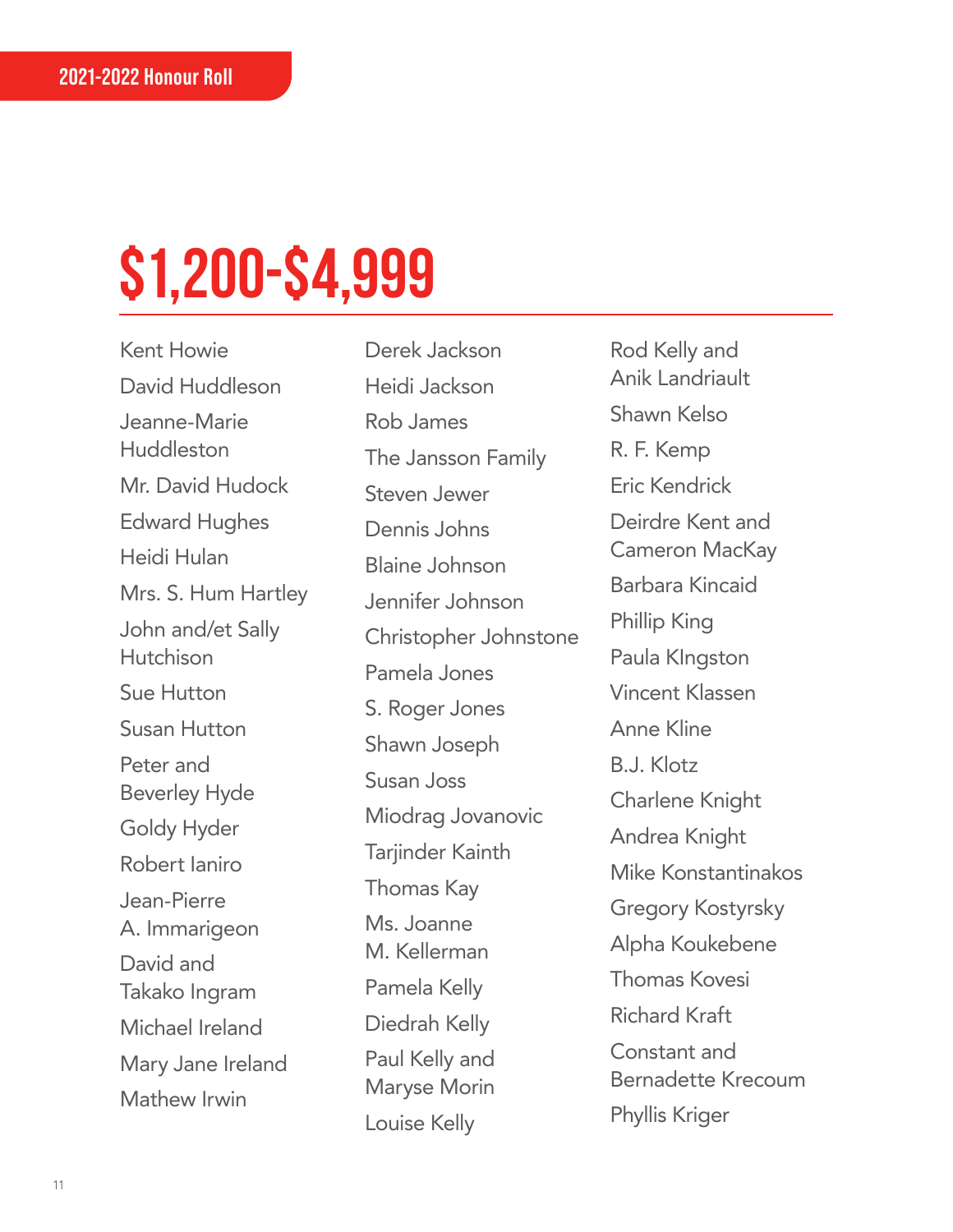Anna Kwik Paule Labbe Jeff Labonté Brent Lahaise Robert and Geraldine Laird Kyle Lambier Emmanuelle Lamoureux Eric Landry Catherine Lane Sylvie Laneuville Cassandra Lang Heather Lank Colonel Louis Lapointe Josée S. Lapointe Nanci and Michel Laroche Yazmine Laroche and Terry Flanagan Deborah Larose Thomas Larouche Mike Laughton

Anne Marie Laurin José Laverdière Kimberly Lavoie Sarah Lawley John Layton Robert LeBlanc Andre Leblanc Sarah Leblanc Pierre Leblanc Mario Leduc Clinton Lee Jacques Lee Christina Lee-Fuller Wally Leonard Timothy C. Lethbridge Deborah Lewis Antoni Lewkowicz and Joanne Lalonde Drew Leyburne Andrew Lieff Patricia Lieu Julianna Lindsay Jennifer Little

Edward Livingstone Benoit Long and Andrea Shaver Deane Loraas Robert and Carol Lovejoy Susan Lucas Terry Ludlow Patricia Lynch Chris Maathuis Quinn Malcolm Macaulay Christopher Macdonald Sheri Macdonald Ken Macdonald Ann Therese **MacFachern** Mark MacKeigan Ken MacKillop Jennifer Mackinnon Elizabeth MacKinnon Rob and Laura MacLaurin Alexandra MacLean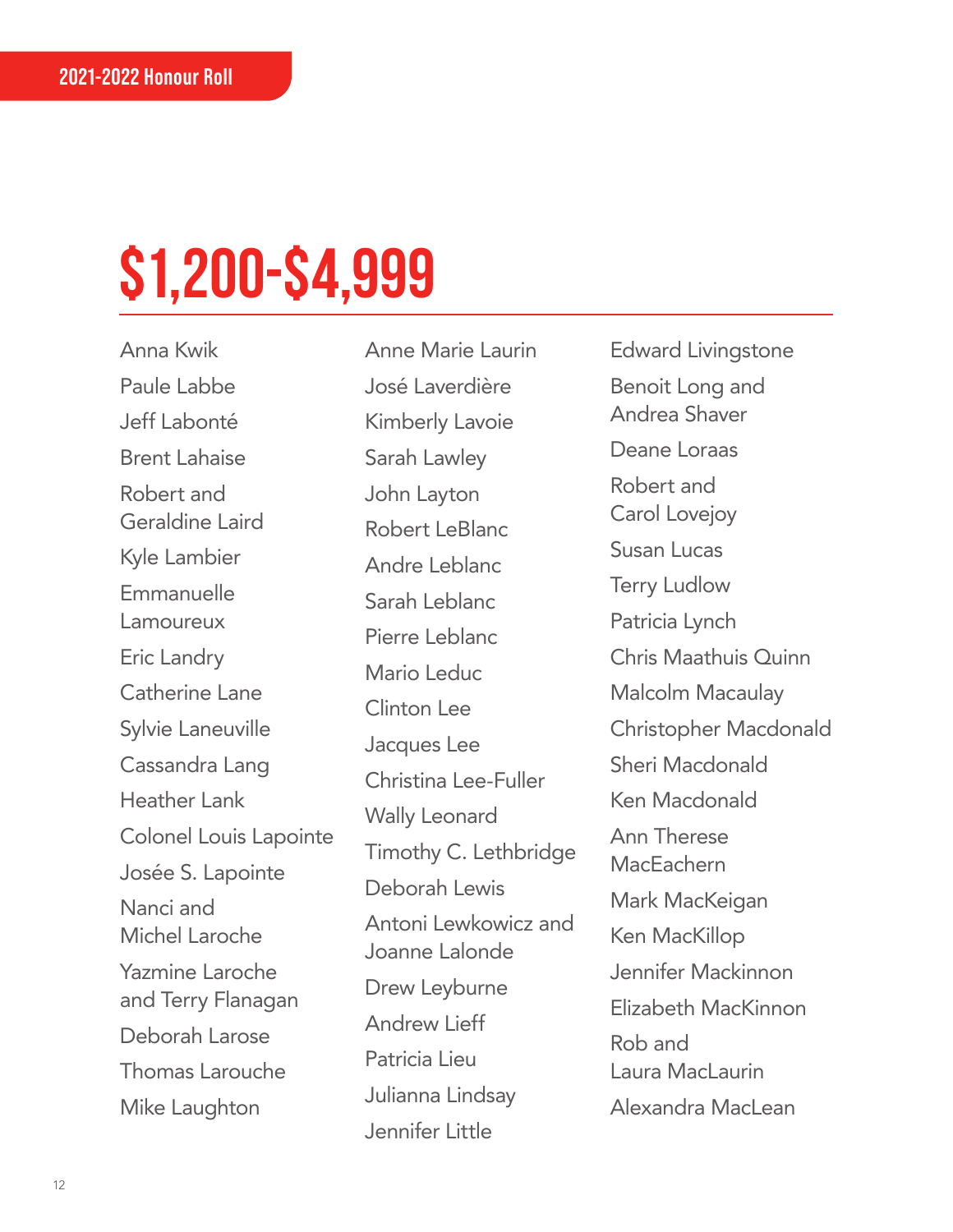Alfred Macleod Richard A. Maclure Eppo Maertens Steven Mah Susan J. Mailer Jacques Mailloux Kevin Malcolm Charles D. Mallory Dan Maloley Carolyne Marshall Jim Marshall Denis Martel Guy Martel C. Martin Patrick Matrin Mark Martin Sarah Matthews Karen Mcallister Kirsty McCoshen Aaron McCrorie Alison Mcdermott Carol McDonald

Robert McDonald Patrick McEvenue Gregory Mcginnis Maureen Mcgrath Andrew McGurn Michael McGurn Nicholas Mchaffie Charles Mcivor Sonja McKay Janet McKeage Gordon and Chantal McKechnie Martin Mckendy Vanessa McKenzie Erica McKeown Ulrica Mckim James McLaren Blair Mcmurren Cheryl Meek Samora Merizier Ted Mertl S. Methot

John and Susan Meurling Ron and Pauline Meyer Conrad Mialkowski Isabelle Cousineau and François Michaud Peter Mills Shona Milne Kelly Miranda Carolyn Mitchell E. Mary Mitchell Gail Mitchell John Moffet Rita and John Mohan Patrick Mollard C. Morgan Marta Morgan Cindy Moriarty Monica and Brian Moriarty R.A. Morin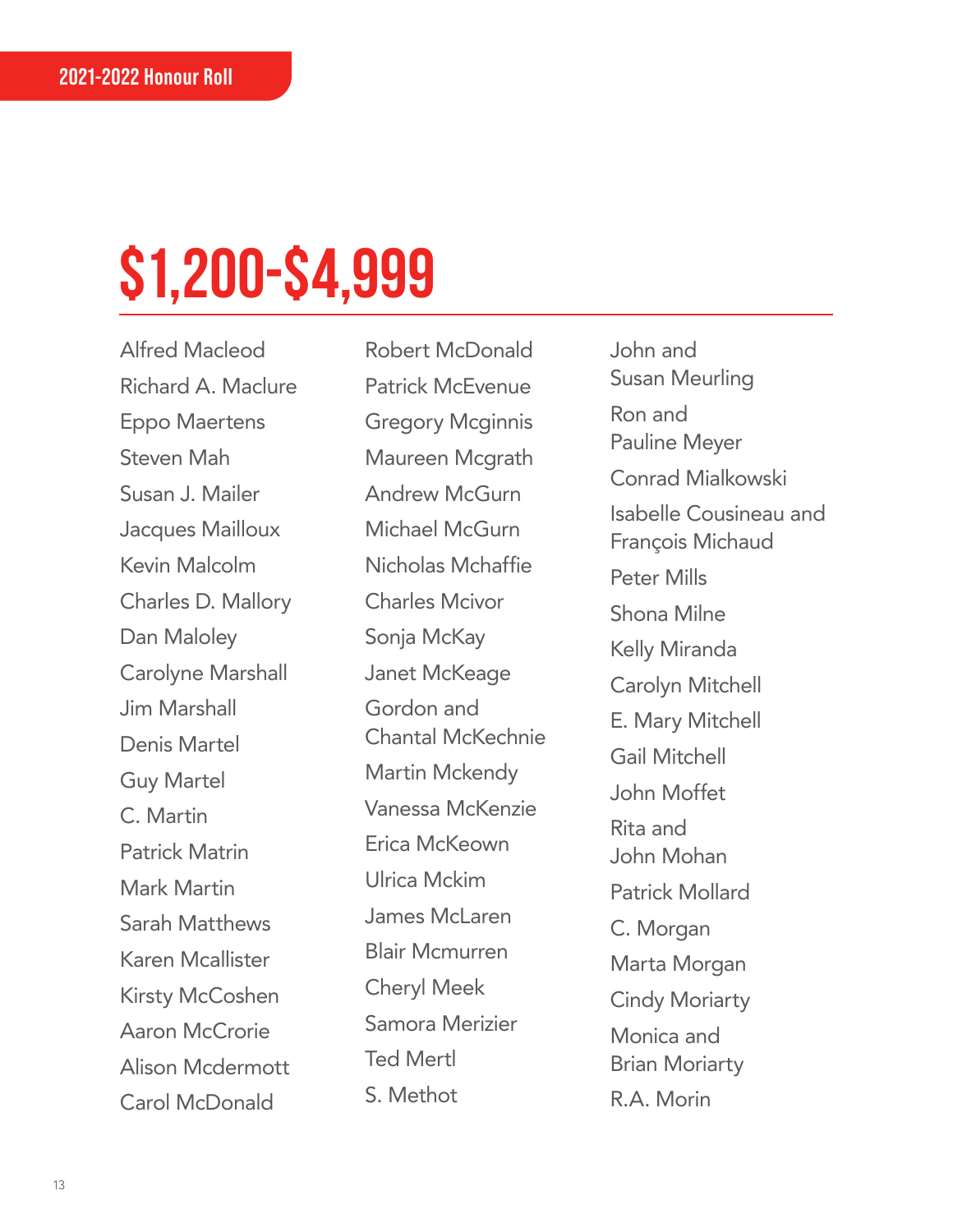Sandy Moroz and Louise Desforges Claire M Morris Michelle Morrison Paul Mossman Alexandra Muir Darlene Mulcahey Nathalie Mulder Stephen and Eileen Mullen PAL Mundt RA Mundt Lauchlan T. Munro Doug Murphy Chris Murray L. Murray Steven Murray Doreen Mutter Alain Nantel Pietro Nenci Michael J. Neville Warren Newman

Laurie and Andrew Newman Thi Huong Nguyen Jevone Nicholas Brenda Nickle Olivier Nicoloff AnnMarie Nielsen Kimberley-Anne Noble Sue Noonan Christine Norrena Lisa Noseworthy Geranda Notten and Ruud van den Hurk Niall O'dea David OToole and Julie Leclerc Jennifer Oades Tom Oommen Diane Orange Elizabeth Orton Lucie Ouellette Gurpn (Paul) Pahal Marie-France Paquet

Brenda Paquette Daniel Parent Karen B. Parisien Cheryl-Anne Parsons Stephen Passy Greg Paul Maria Pecorella Joanne Pellerin Cara Pelletier Maria Pemberton Bonnie Penfold Sophie Pérusse Anne Peters Gregory Peterson Ruth Phillips Larry and Robin Pifer Laura Pitcairn Julie Poirier Ron Poirier Jennifer Poirier I. Potter Catherine Poulin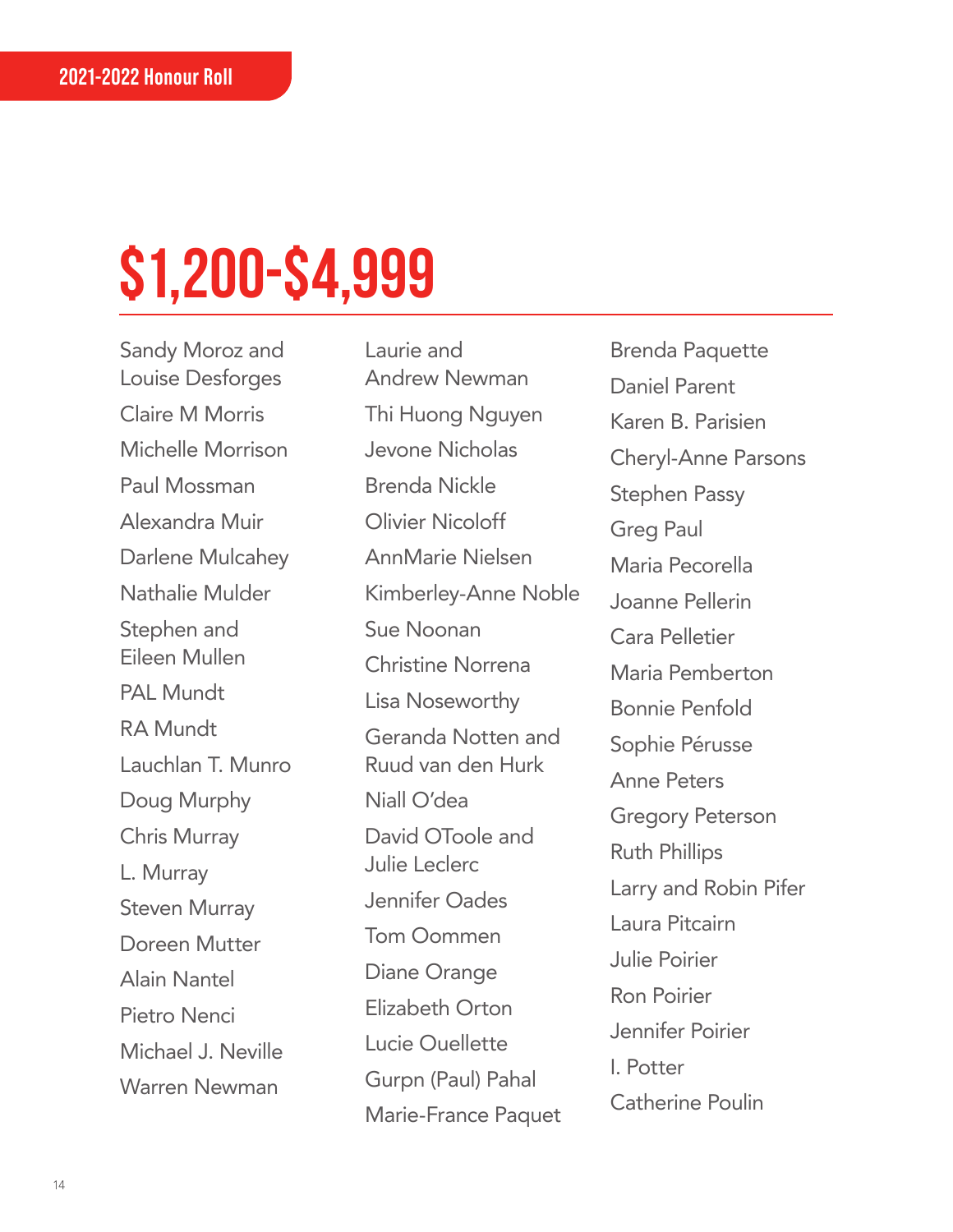Isabelle Poupart Sheila Powell Jenelle Power Michael Power Patricia Power Douglas Prendergast Jennifer Primeau Sue Pudrycki Agnes Pust Jie Qin Michele Rae Chris Rainer Mandy Rajnai Rod Raphael Pat Rasmussen Cheri Reddin Julia Redfern John Redsell John Rezk Neal Rice Pat Rich Megan Richardson

Rick Workman Alan Michael Riddell Pierre Riel Jeannine Ritchot Christine Rivet and David Davidson Giro Rizzuti Bernard G. Roach Dr. Wayne Robbins Helen Robertson Nathalie Robertson Andrew Robinson James Rockwell Michaela Rodrigue Anne Roland Terrie Romano David Rossetti Patricia Rouillard Andrea Rousseau Saunders Julie Rozon Wendy Russell Michael Rutherford

Pete Ryan Gilles Saindon Isabelle Saint-Laurent Mamadou Samaké Laurie Sargent Paul Sarkozy Jaime Sastre M. Saucier Marcel and Marie Saulnier J. Denis Saumure Chantal Saunders Jeanette Sautner Emmanuelle Savaria Jennifer Savoie Jennifer Savoy Steve and Chelsea Schmalz David Schwartz Don Scott Jack Scrive Michelle Segger G. Séguin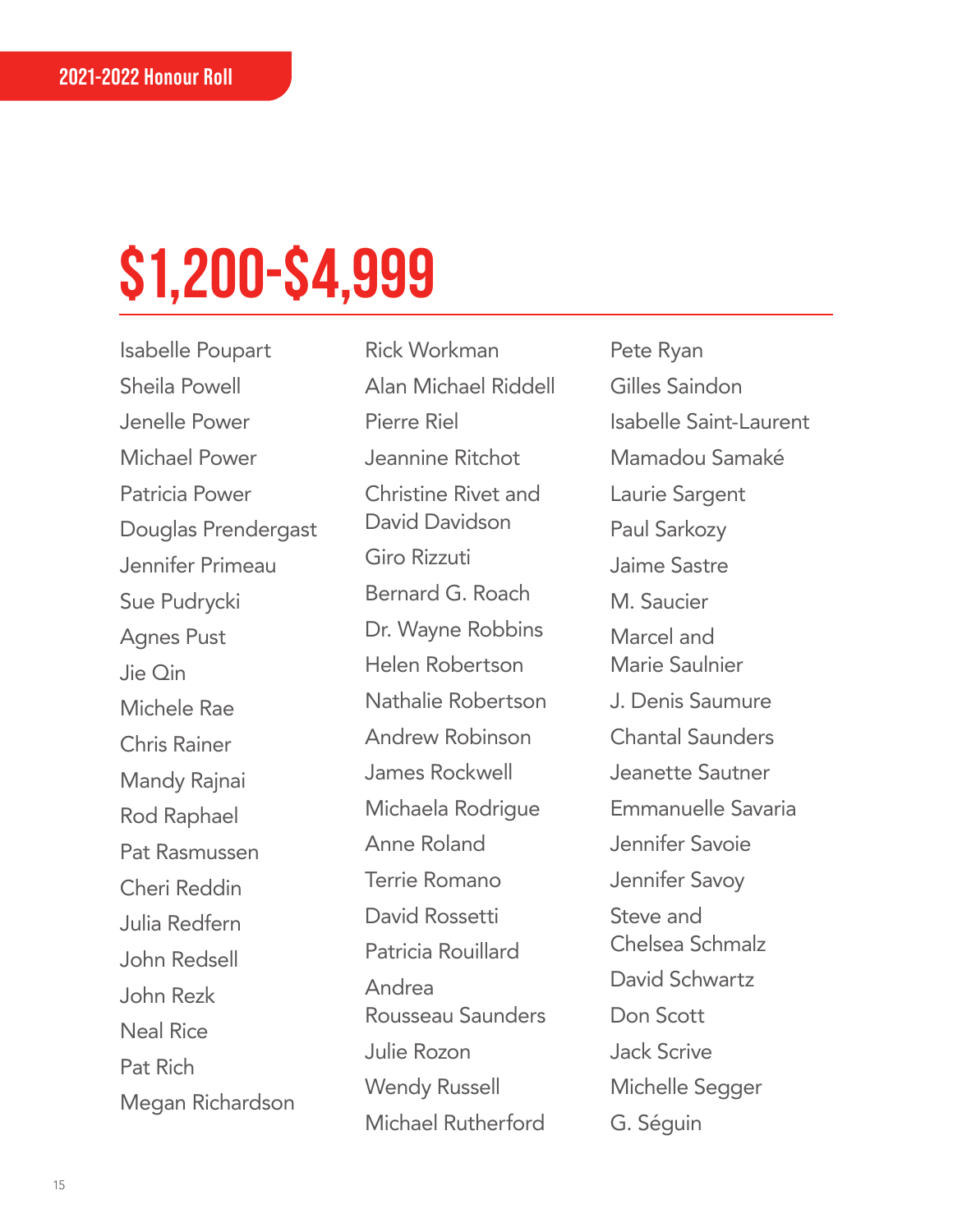Afshin Shams Vikas Sharma Ken Sharpe Matt Shea Heather Sheehy S. Sheel Timothy Sheridan Sol and Zelaine Shinder Kevin Shoom Scott Shortliffe Cindy Simpson Pamela Simpson Geoff Simpson Tim Singer Heather Smith Frances Smyth Melissa and Christopher Somers Colin Sparks NJ Sprinks Karine Spuehler

Eric St-Amand Michele Stanley Errin Starzynski Morag and Jim Stevenson Catherine Stewart Mark Stokes Rod Story P. Sun Tracy Sutela Cheryl Sutherland Colleen Sutton Ben Svenhard S. Tanguay Catrina Tapley Lisa Taras Tina Tardioli Sarah Taylor Robert Théroux David Thibodeau and Heather Campbell Yves Thomas

Mr. Fletcher M. Thomson Christopher Thornley Sarah Thorpe Rona Tietolman Amandeep Tiwana Peter Tobin Karolina Todorovic Stephen Tomlinson D. Michael L. Tower Tony Tran Isabelle Trepanier Neera Tressler Robin Trombley Phill, Tanya and Owen Turtle Hans K. Uhthoff Kristen Underwood Sanjay Vachali Kent Vachon Luc Vaillancourt David Vaitekunas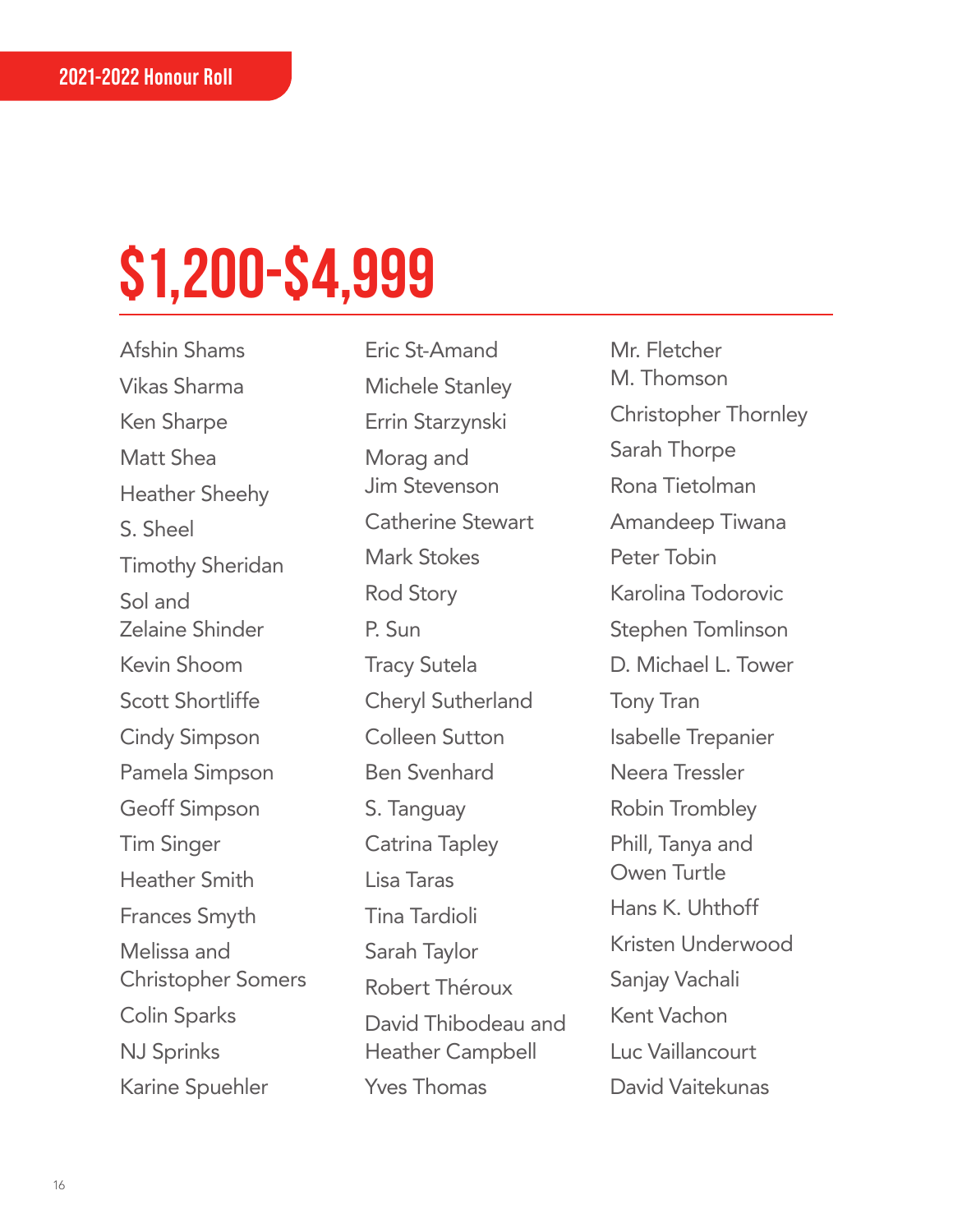Christopher Van Barr John Van Den Ham David Van Dine Carol Van Dresar James Van Loon Richard Van Loon Andrea Vandergrift Carlos Vanderloo Melanie Vanstone Lawrence Varga Ms. Elizabeth Vavasour Claudia Veas Jennifer Veitch and John Donkin Melvin Veloso Christiane Verdon Ranjana Verma R. Vezina Charles Vincent Jo Voisin Chris and Anne Waddell Julie Waddell Smith

Stacy Wakeford Victoria Walker Pierre Wall and Elaine Proulx Julie Wallace Emilia and Paul Warriner Bert and/et Odile **Waslander** Diane and/et Brian Wastle Brenda Watkins Meghan Watkinson Jonathan Watson Ms. Marilyn Watters Andreas Weichert John S. Wells Joanna K. Wells Chad Westmacott Jill Wherrett Peter Whimster Jodi White Stephen Whiticar

Ruth Wilkins Natalie Willey Tushara Williams Paul Williams Dr. and Mrs. R. Baxter Willis Sara Wilshaw Patricia Wilson Frederica Wilson Mark Wilson Mike Wolff Jason Won Denise Wong Oona Woods James Worthington Patricia Yaternick Chelsea Young M. Young George L. Zielinski Rosemary Zvonar Plus 1415 Anonymous